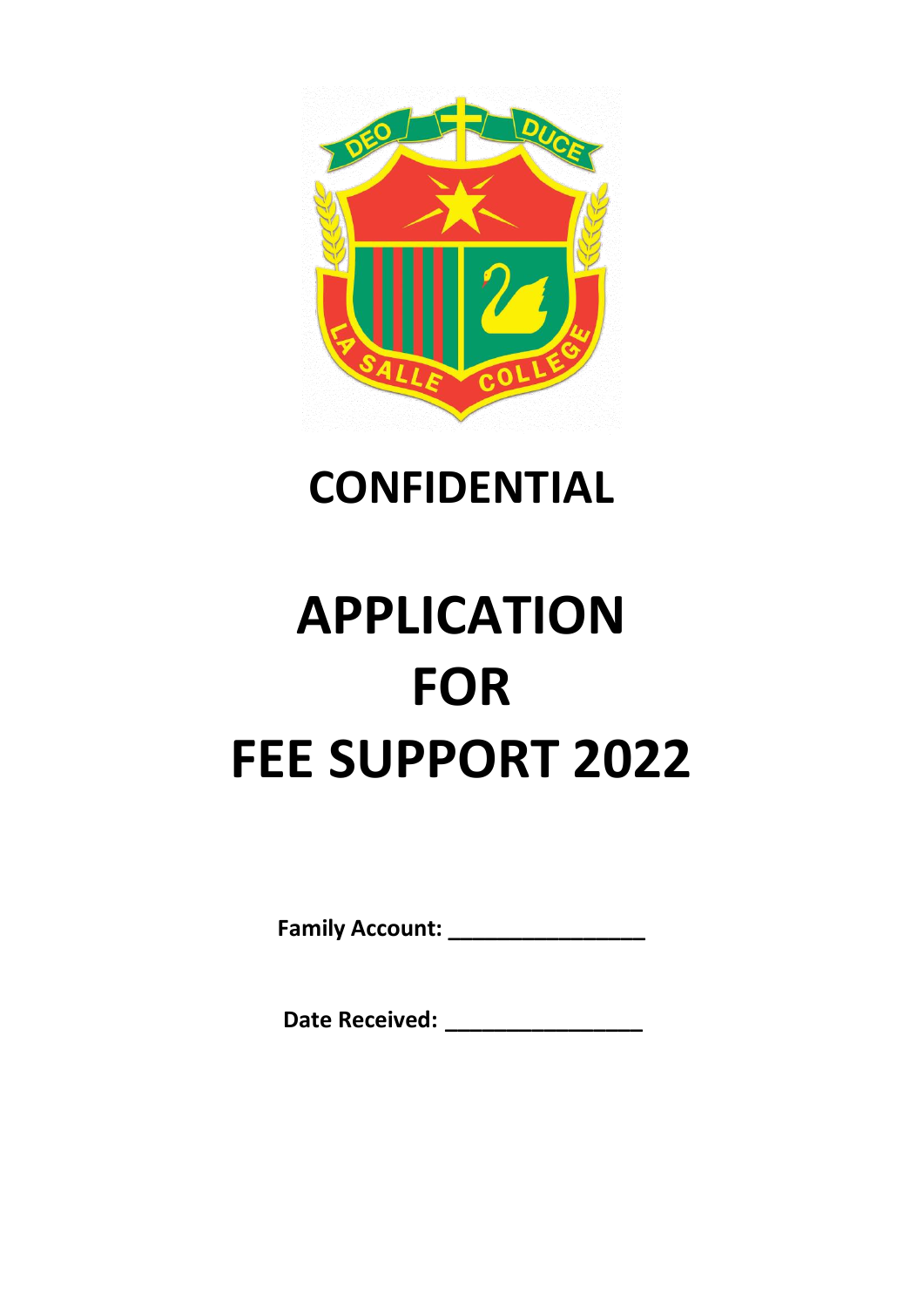| Date: |  |
|-------|--|
|-------|--|

### **FAMILY DETAILS**

| Names of students currently attending La Salle College:                                                                                                                                              |                         |                              |                                                                                                                                                                                                                                                                                                                                                                                                                          |  |  |
|------------------------------------------------------------------------------------------------------------------------------------------------------------------------------------------------------|-------------------------|------------------------------|--------------------------------------------------------------------------------------------------------------------------------------------------------------------------------------------------------------------------------------------------------------------------------------------------------------------------------------------------------------------------------------------------------------------------|--|--|
|                                                                                                                                                                                                      |                         |                              | Year: $\frac{1}{\sqrt{1-\frac{1}{2}}}\frac{1}{\sqrt{1-\frac{1}{2}}}\frac{1}{\sqrt{1-\frac{1}{2}}}\frac{1}{\sqrt{1-\frac{1}{2}}}\frac{1}{\sqrt{1-\frac{1}{2}}}\frac{1}{\sqrt{1-\frac{1}{2}}}\frac{1}{\sqrt{1-\frac{1}{2}}}\frac{1}{\sqrt{1-\frac{1}{2}}}\frac{1}{\sqrt{1-\frac{1}{2}}}\frac{1}{\sqrt{1-\frac{1}{2}}}\frac{1}{\sqrt{1-\frac{1}{2}}}\frac{1}{\sqrt{1-\frac{1}{2}}}\frac{1}{\sqrt{1-\frac{1}{2}}}\frac{1}{\$ |  |  |
|                                                                                                                                                                                                      |                         |                              | Year: $\frac{1}{\sqrt{1-\frac{1}{2}}}\frac{1}{\sqrt{1-\frac{1}{2}}\sqrt{1-\frac{1}{2}}\left(\frac{1}{2}-\frac{1}{2}\right)}$                                                                                                                                                                                                                                                                                             |  |  |
|                                                                                                                                                                                                      |                         |                              | Year: $\qquad \qquad$                                                                                                                                                                                                                                                                                                                                                                                                    |  |  |
|                                                                                                                                                                                                      |                         |                              | Year: $\qquad \qquad$                                                                                                                                                                                                                                                                                                                                                                                                    |  |  |
| Names of other children living at home:                                                                                                                                                              |                         |                              |                                                                                                                                                                                                                                                                                                                                                                                                                          |  |  |
|                                                                                                                                                                                                      |                         |                              |                                                                                                                                                                                                                                                                                                                                                                                                                          |  |  |
|                                                                                                                                                                                                      |                         |                              |                                                                                                                                                                                                                                                                                                                                                                                                                          |  |  |
|                                                                                                                                                                                                      |                         |                              |                                                                                                                                                                                                                                                                                                                                                                                                                          |  |  |
|                                                                                                                                                                                                      |                         |                              |                                                                                                                                                                                                                                                                                                                                                                                                                          |  |  |
|                                                                                                                                                                                                      |                         |                              |                                                                                                                                                                                                                                                                                                                                                                                                                          |  |  |
| <b>INCOME</b><br>Attach two recent Pay Slips AND latest Taxation Notice of Assessment for each applicant.<br>Please note that these documents are required to be eligible for fee support assessment |                         |                              |                                                                                                                                                                                                                                                                                                                                                                                                                          |  |  |
| Annual Gross Income (without any deductions of tax):                                                                                                                                                 |                         |                              | Father and the contract of the contract of the contract of the contract of the contract of the contract of the                                                                                                                                                                                                                                                                                                           |  |  |
|                                                                                                                                                                                                      |                         |                              | Mother                                                                                                                                                                                                                                                                                                                                                                                                                   |  |  |
| Additional income received eg. Rental income, interest:                                                                                                                                              |                         | Father                       |                                                                                                                                                                                                                                                                                                                                                                                                                          |  |  |
|                                                                                                                                                                                                      |                         |                              | Mother ____________________                                                                                                                                                                                                                                                                                                                                                                                              |  |  |
|                                                                                                                                                                                                      |                         | Child Support (per f/n)      |                                                                                                                                                                                                                                                                                                                                                                                                                          |  |  |
|                                                                                                                                                                                                      |                         | Family Tax Benefit (per f/n) |                                                                                                                                                                                                                                                                                                                                                                                                                          |  |  |
|                                                                                                                                                                                                      |                         | Austudy/Abstudy (per f/n)    |                                                                                                                                                                                                                                                                                                                                                                                                                          |  |  |
|                                                                                                                                                                                                      |                         | Parenting Payment (per f/n)  |                                                                                                                                                                                                                                                                                                                                                                                                                          |  |  |
|                                                                                                                                                                                                      |                         | Rent Assistance (per f/n)    |                                                                                                                                                                                                                                                                                                                                                                                                                          |  |  |
| Do you hold any of the following concession cards?                                                                                                                                                   |                         |                              |                                                                                                                                                                                                                                                                                                                                                                                                                          |  |  |
| Pensioner Concession Card                                                                                                                                                                            | Health Care Card $\Box$ | Veteran Affairs              |                                                                                                                                                                                                                                                                                                                                                                                                                          |  |  |
| Is your principal place of residence: Owned $\Box$ Mortgaged $\Box$                                                                                                                                  |                         |                              | Rented I                                                                                                                                                                                                                                                                                                                                                                                                                 |  |  |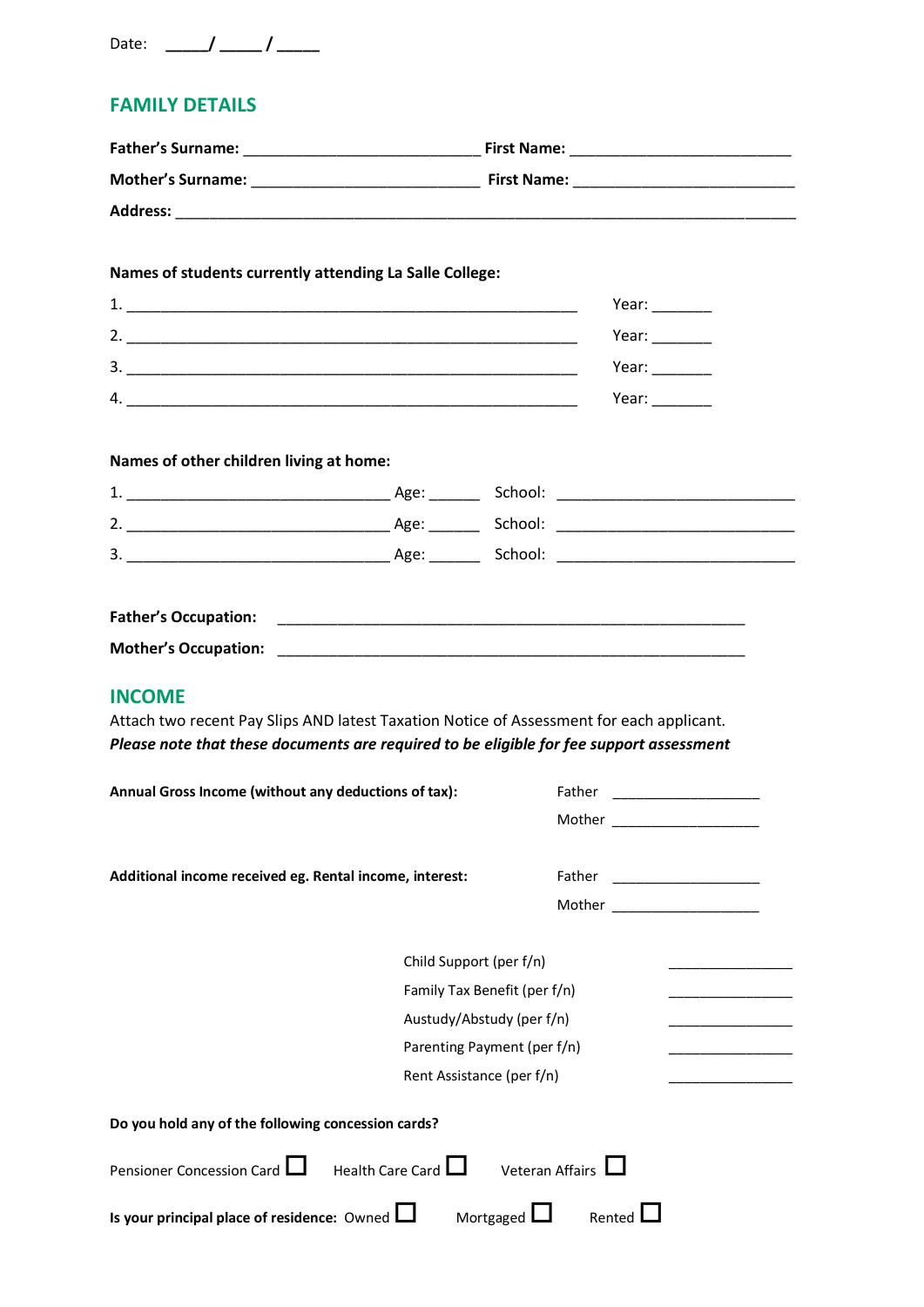#### **ASSETS & LIABILITIES**

| <b>ASSETS</b> |                      | <b>LIABILITIES</b>  |        |         |                                   |
|---------------|----------------------|---------------------|--------|---------|-----------------------------------|
|               | <b>Current Value</b> |                     | Lender | Balance | <b>Monthly</b><br><b>Payments</b> |
| House         | \$                   | House Loan          |        |         | \$                                |
| Land          | \$                   | Other Mortgages     |        |         | \$                                |
| Investments   | \$                   | Investment Loan     |        |         | \$                                |
|               |                      |                     |        |         |                                   |
| Cars          | \$                   | Car Loan            |        |         | \$                                |
| Boat/Caravan  | \$                   | Boat/Caravan Loan   |        |         | \$                                |
|               |                      |                     |        |         |                                   |
| Other         | \$                   | Personal Loans      |        |         | \$                                |
|               | \$                   | <b>Credit Cards</b> |        |         | \$                                |
|               |                      |                     |        |         |                                   |
| Shares &      | \$                   |                     |        |         | \$                                |
| Managed Funds |                      |                     |        |         |                                   |
| Cash Deposits | \$                   |                     |        |         | \$                                |
| & Investments |                      |                     |        |         |                                   |
| <b>Total</b>  | \$                   | <b>Total</b>        |        |         | \$                                |

| <b>OUTGOINGS</b>                                | <b>Monthly Payments</b> |
|-------------------------------------------------|-------------------------|
| Rent (if applicable)                            | \$                      |
| Utilities (Gas, Electricity, Water, Phone)      | \$                      |
| Insurances (Car, Home & Contents, Health, Life) | \$                      |
| Living Expenses (Food, petrol etc)              | \$                      |
| <b>Total</b>                                    |                         |

| How much are you currently paying towards La Salle College fees? | (weekly/fortnightly/monthly) |
|------------------------------------------------------------------|------------------------------|
|------------------------------------------------------------------|------------------------------|

| How much can you pay towards the fees going forward? | (weekly/fortnightly/monthly) |
|------------------------------------------------------|------------------------------|
|------------------------------------------------------|------------------------------|

Please give reasons for applying for a concessional fee and indicate if this is a short-term or long-term situation.

\_\_\_\_\_\_\_\_\_\_\_\_\_\_\_\_\_\_\_\_\_\_\_\_\_\_\_\_\_\_\_\_\_\_\_\_\_\_\_\_\_\_\_\_\_\_\_\_\_\_\_\_\_\_\_\_\_\_\_\_\_\_\_\_\_\_\_\_\_\_\_\_\_\_\_\_\_\_\_\_\_\_\_\_\_\_

\_\_\_\_\_\_\_\_\_\_\_\_\_\_\_\_\_\_\_\_\_\_\_\_\_\_\_\_\_\_\_\_\_\_\_\_\_\_\_\_\_\_\_\_\_\_\_\_\_\_\_\_\_\_\_\_\_\_\_\_\_\_\_\_\_\_\_\_\_\_\_\_\_\_\_\_\_\_\_\_\_\_\_\_\_\_

\_\_\_\_\_\_\_\_\_\_\_\_\_\_\_\_\_\_\_\_\_\_\_\_\_\_\_\_\_\_\_\_\_\_\_\_\_\_\_\_\_\_\_\_\_\_\_\_\_\_\_\_\_\_\_\_\_\_\_\_\_\_\_\_\_\_\_\_\_\_\_\_\_\_\_\_\_\_\_\_\_\_\_\_\_\_

\_\_\_\_\_\_\_\_\_\_\_\_\_\_\_\_\_\_\_\_\_\_\_\_\_\_\_\_\_\_\_\_\_\_\_\_\_\_\_\_\_\_\_\_\_\_\_\_\_\_\_\_\_\_\_\_\_\_\_\_\_\_\_\_\_\_\_\_\_\_\_\_\_\_\_\_\_\_\_\_\_\_\_\_\_\_

*I declare that the information provided in this document is a true and accurate record of my/our current financial and asset position.*

1. \_\_\_\_\_\_\_\_\_\_\_\_\_\_\_\_\_\_\_\_\_\_\_\_\_\_\_\_\_\_\_\_\_\_\_\_ 2. \_\_\_\_\_\_\_\_\_\_\_\_\_\_\_\_\_\_\_\_\_\_\_\_\_\_\_\_\_\_\_\_\_\_\_\_